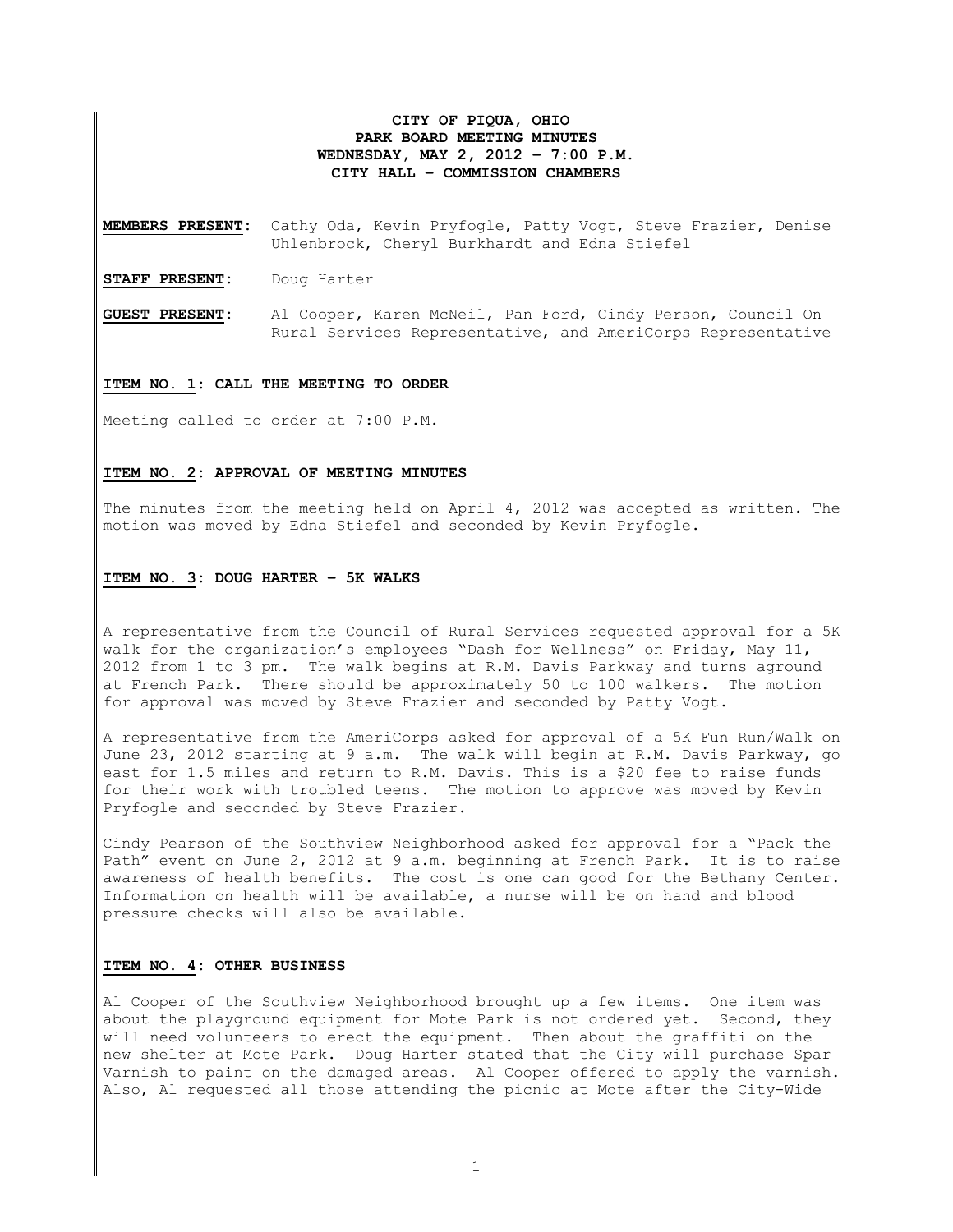Clean-Up please park at lower Mote or Summit Street because there will be a wedding reception at the hall.

Some items were addressed about Fountain Park Dining Hall. It is in need of new tables and chairs. Patty Vogt asked if something could be done to the cement floor to improve the appearance. A new backdoor and frame was installed at a cost of \$2000. Next meeting we need to re-examine the charges, rules and security deposit amount for the park rentals (Mote, Fountain Park Dining Hall, Hollow Park, and Hance Pavilion). There were 352 rentals in 2011.

Pam Ford and Karen McNeil, representing PPP, asked permission to prune grasses at Lock Nine Park and plant in the large pots. The motion to approve was moved by Edna Stiefel and seconded by Patty Vogt.

They also asked for approval to replace a tree station from Veterans Park at Christmas time. The motion to approve was moved by Patty Vogt and seconded by Steve Frazier.

Pam Ford asked if a light could be installed at Lock Nine. Mr. Harter informed her that new light fixtures were in the works. A broken electric box has been fixed and missing concrete wall caps will be replaced by a single cement slab. She also said that the water fountain needs painted.

Karen McNeil presented the board members with an example of the manner in which a City in Alaska keeps track of their volunteer hours. This is important for a grant requests at times. Cheryl Burkhardt suggested we consider Google Document. It is free and would make recording quite easy. The board will consider this subject at the June meeting.

Edna Stiefel asked for a pool report from last year. Mr. Harter informed the board he is no longer in charge. Amy Havenar is now overlooking the pool operations.

Doug Harter sent out 150 letters to businesses requesting sponsorship for summer concerts at Hance Pavilion, to date he has only one check for \$100.

Edna Stiefel thanked Mr. Harter for the repair of the Shawnee Park fence and the quick clean-up of the large tree branch that fell at Kiwanis Park. Edna Steifel asked about several items. The first item was about the steps behind Hance Pavilion. Mr. Harter is getting bids on this. Also, she would like to see if a light could be put a Kiwanis Park. She asked Doug Harter about the mulch as well. Doug Harter said that the City is now making it and it will take several weeks. She also asked about the weed at the Kiwanis playground. Mr. Harter hopes to be able to tear up the mulch and replace with better mulch. Mrs. Stiefel asked about the Corvette Car Show at Fountain Park on June 16, 2012. It was brought to the Boards attention that someone in the City already game them permission. The money will go to the Heritage Days Committee. She also asked about the brush at Giles Park. This will be cleaned up at a later date. Edna reported Western Ohio Fence will have the Kiwanis Park fence installed in two months.

## **ITEM NO. 5: NEXT MEETING DATE & LOCATION**

Next meeting will be held at the City Pool on June 6, 2012 at 7:00 p.m. The Board will request a 2011 report of the pool and would like Amy Havenar to be in attendance.